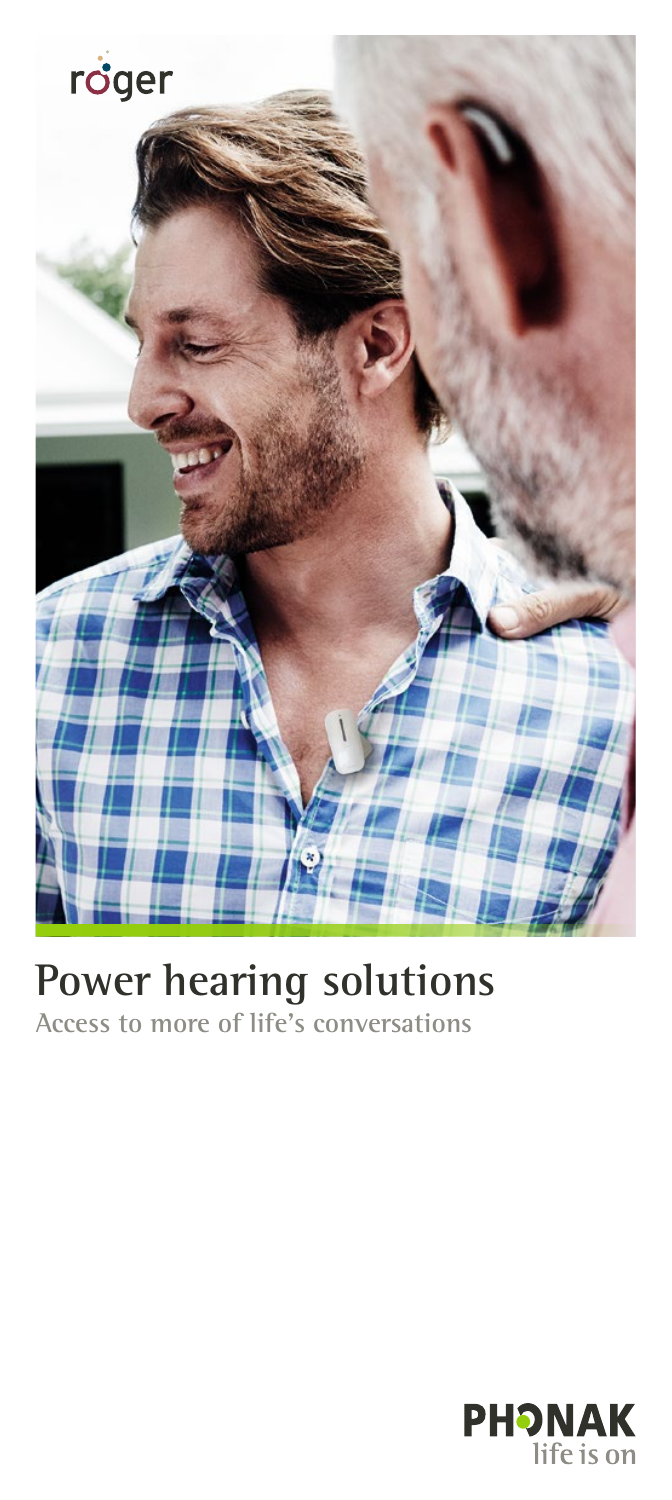## **Access to more of life's conversations**

At Phonak, we know that hearing well and understanding speech in various situations is what you'd expect from a hearing solution.

With Naída™ V Phonak developed an innovative hearing aid designed to increase audibility for hearing sounds that are important in your everyday life.

Combined with Roger™ technology that offers 62% better speech understanding in noise and over distance than normal hearing people, these states-of-the-art technologies give you access to more of life's conversations.

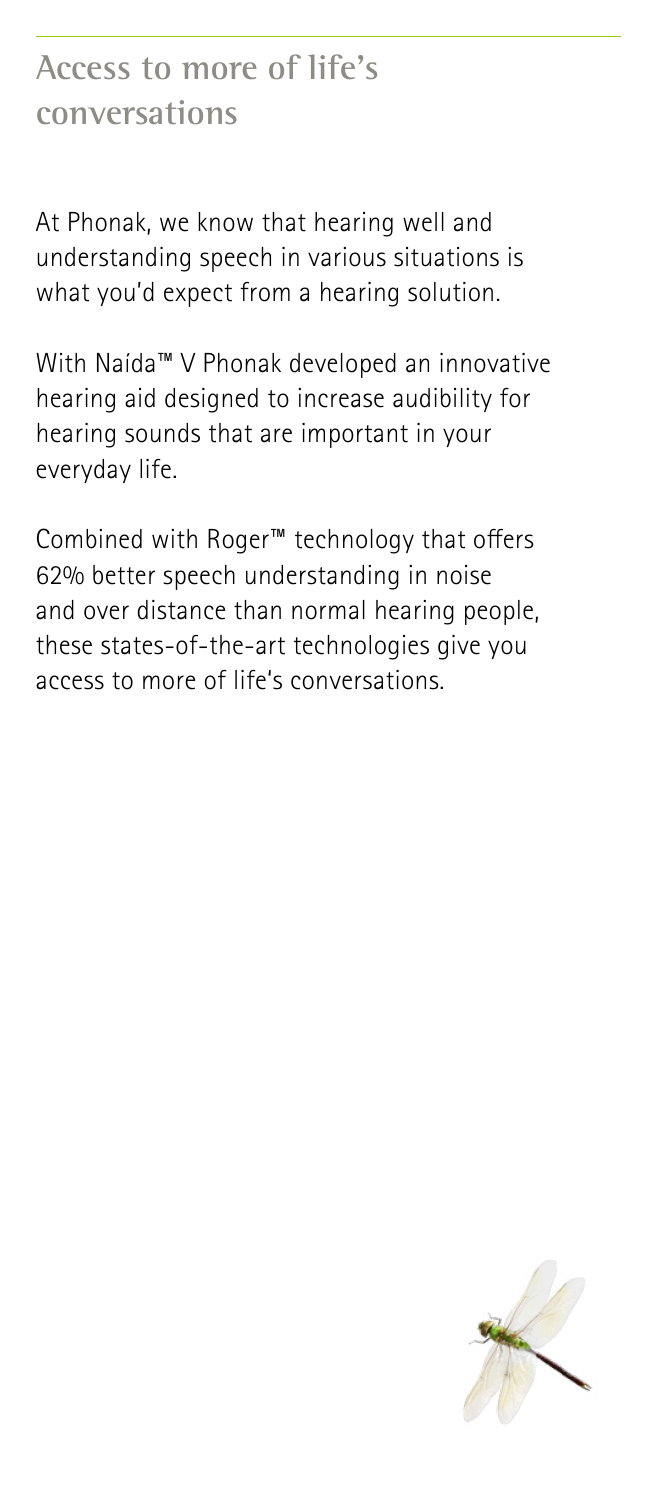## **Enjoy even more moments that matter the most**



In a restaurant in a car or noisy café

#### **Phonak Naída V**

Naída V provides enhanced power and performance and utilizes groundbreaking, dedicated features for overall increased audibility. With more power and thinner housings, you may now be able to wear a smaller device.

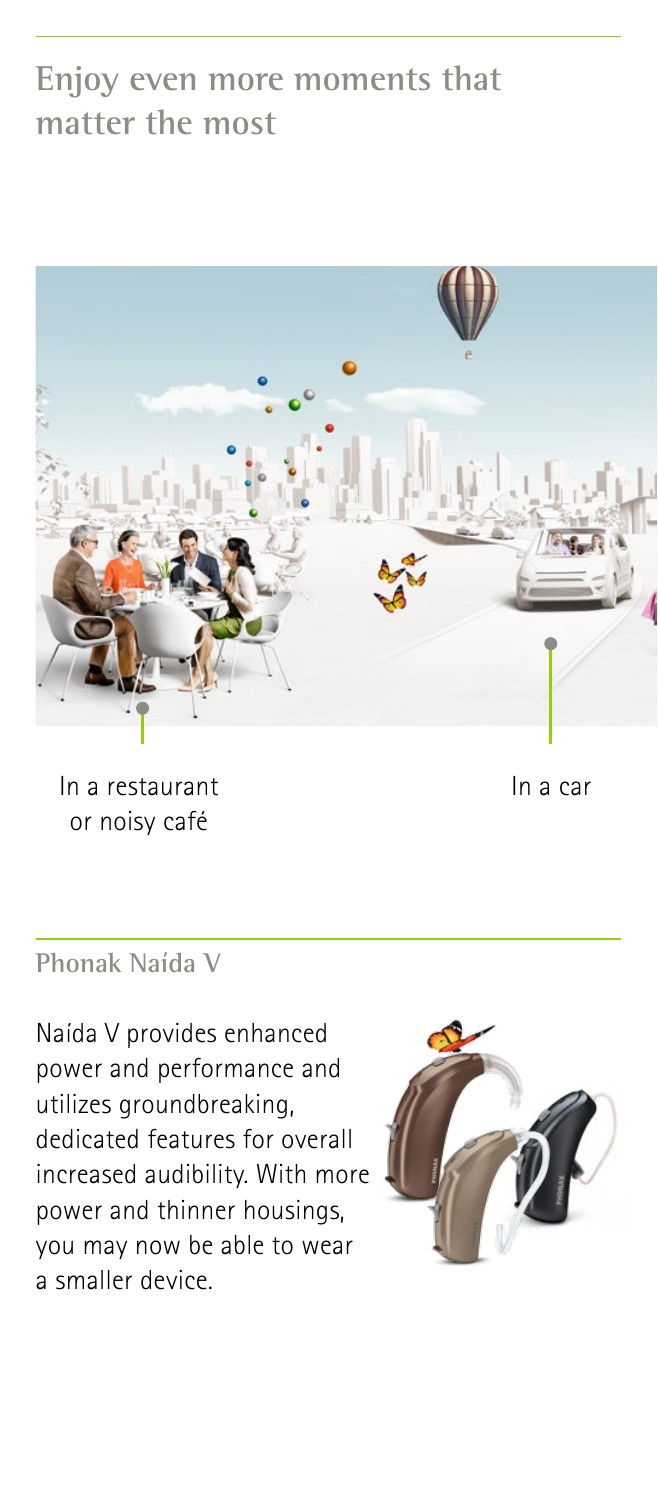#### Large group conversations

#### Watching TV



Understanding on cell phone

During meetings

#### **Roger Pen or Roger EasyPen**

Roger Pens and Roger EasyPens are versatile and stylish wireless microphones that allow you to understand in noise and over distance. They reduce background noise to keep you connected in virtually every listening situation. Fully automatic and very easy to use.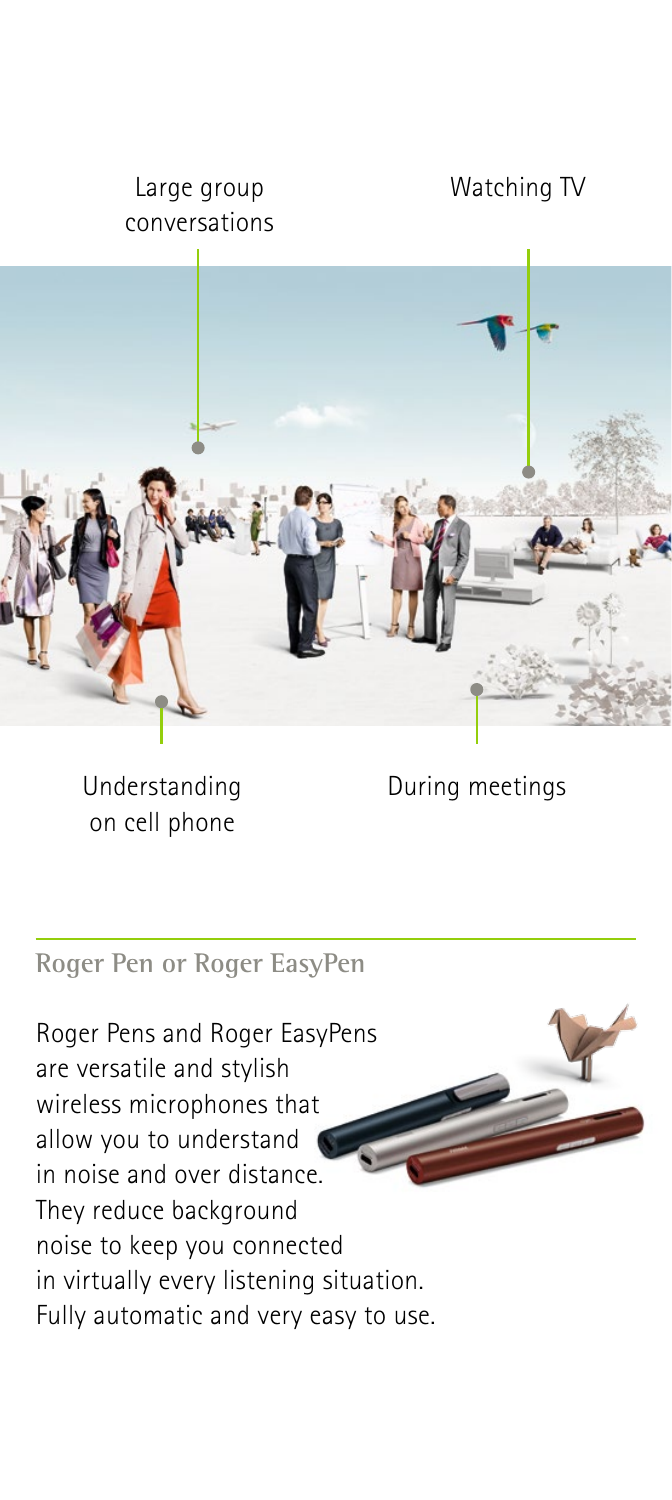#### Small group conversations



Outdoors Enjoy music

#### **Roger Clip-On Mic**

Roger Clip-On Mic is a discreet wireless microphone that your conversation partner wears on a shirt, blouse or jacket. Simply clip it on and let the microphone do the rest to help you understand conversations in noise and over distance.

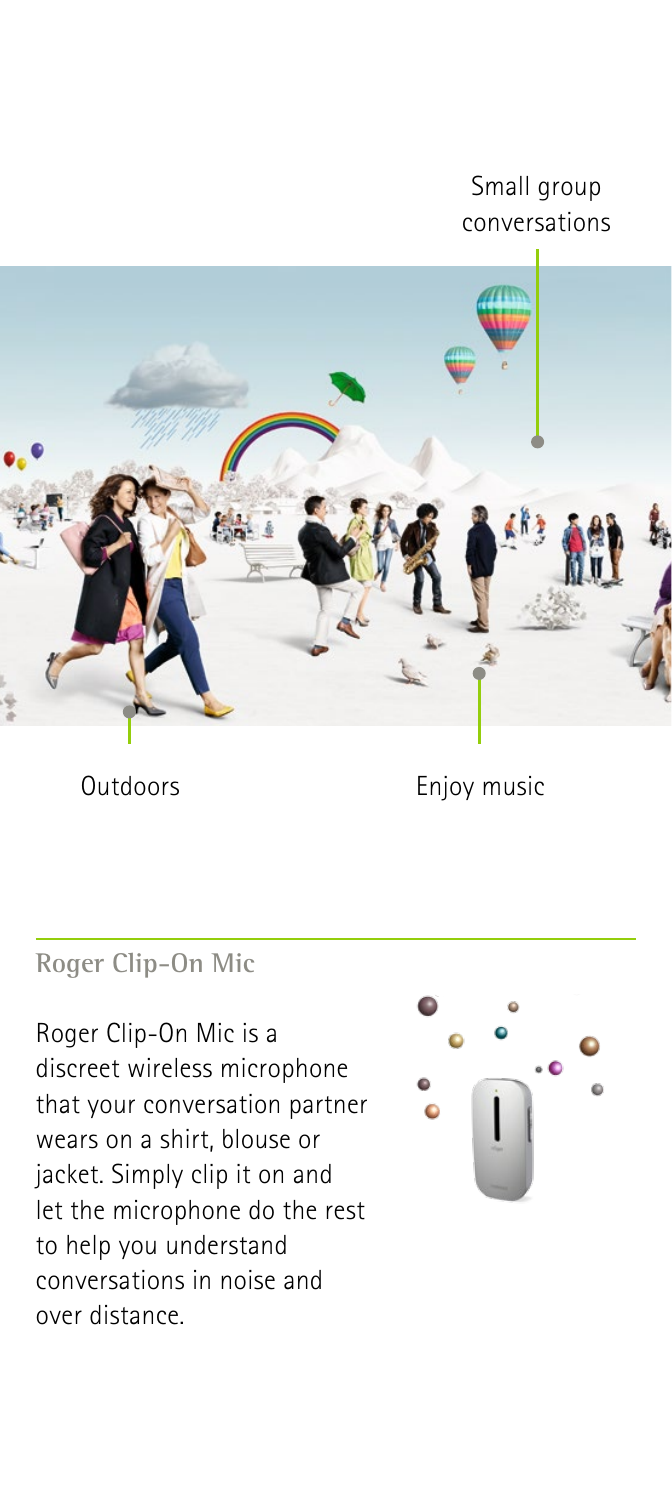#### Leisure activities Over distance



One-on-one conversations

#### **Roger Table Mic**

Roger Table Mic is a wireless microphone especially designed for small and large meetings. Simply place it on the table and understand clearly what is being said. Then you can focus on work rather than on hearing.

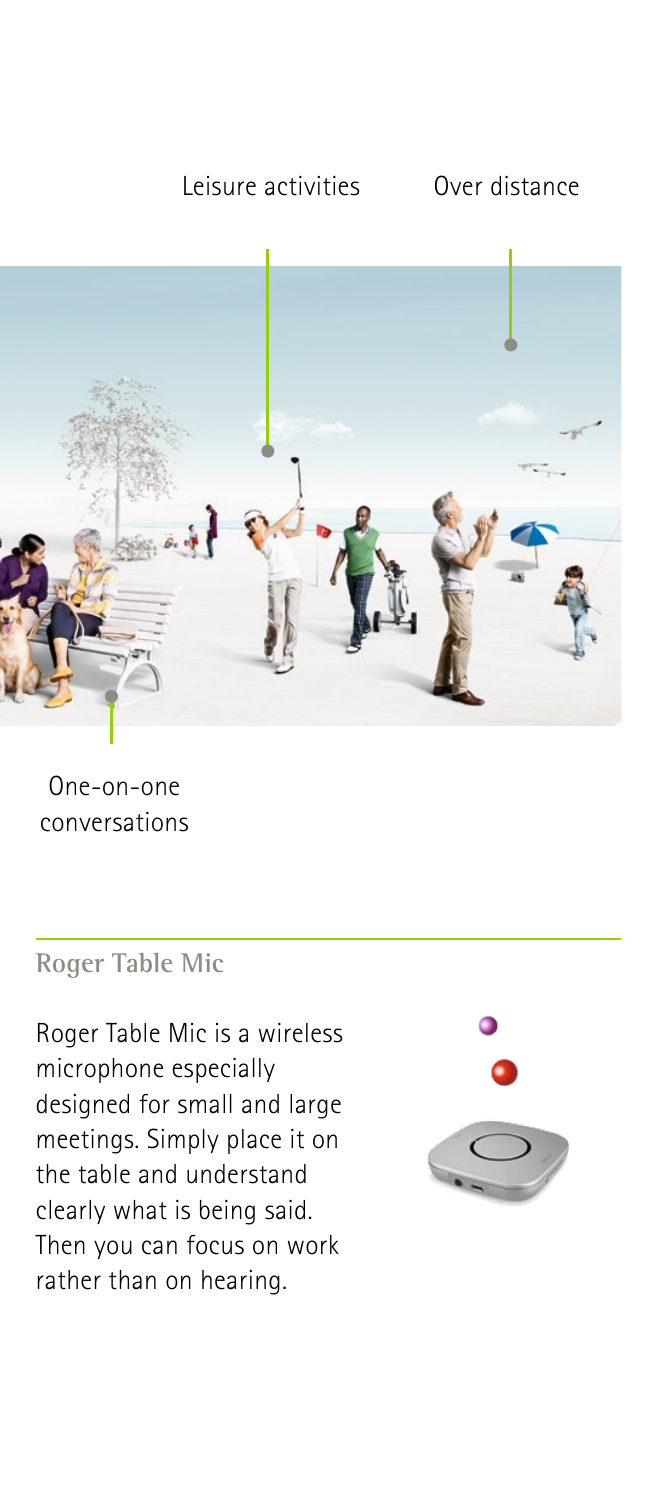## **Hear more than you can imagine**

Naída V is the power hearing aid from Phonak that delivers a totally new listening experience.

By increasing access to high-frequency sounds, it provides improved overall audibility while maintaining exceptional sound quality.

With its enhanced hearing performance, Naída V enables more people to be fitted with smaller devices.

With 60%\* more robust, water and dust resistant housing, Naída V offers unmatched reliability and confidence for all power hearing users.

\*In comparison to previous models.